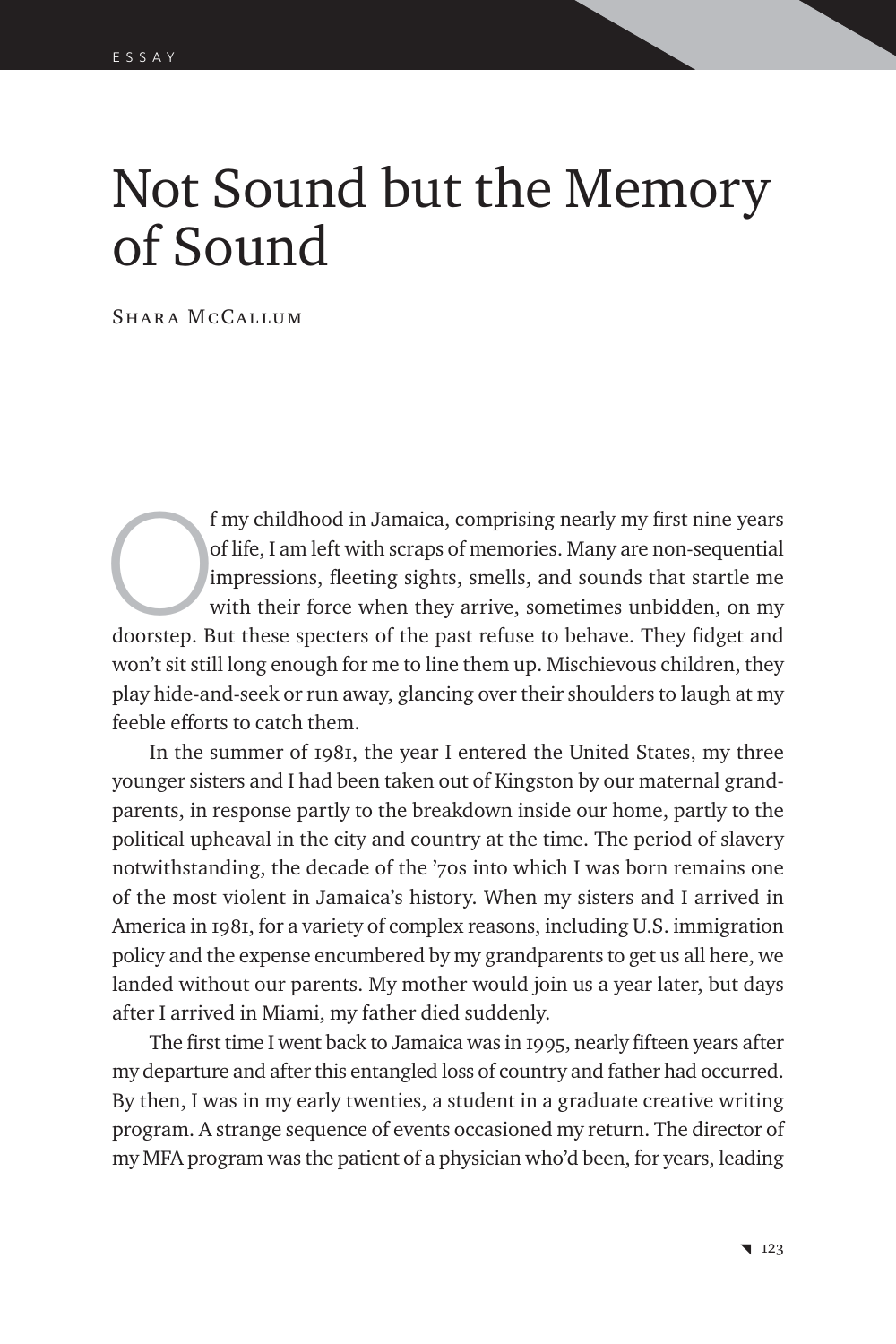## 124 \ FOURTH GENRE

annual medical missions to an infirmary in Lucea, a small, rural town in the parish of Hanover on the island's north coast. At one of her appointments, Joyce's doctor mentioned that he thought it would be great to have a writer accompany them on the upcoming trip. Someone, he felt, should preserve the stories of the elder residents at the infirmary. "As luck would have it, I have a graduate student from Jamaica," she'd told him.

I hadn't the foggiest idea of what I was going there to do. I wasn't an oral historian but an aspiring poet. I identified readily as Jamaican but was painfully aware even then of the quicksand nature of my identity: I hadn't returned to the place of my birth since parts of my family and I had, in our minds, fled. And while every poem I was writing kept pulling me back to Jamaica, I found myself unraveled by the thought of actually stepping foot in the country.

The day our group was to depart from BWI, a freakish snowstorm hit the Baltimore/DC area, shutting down airports, canceling flights. The group of us—and my now-husband who had come to see me off—were put up at an airport hotel. I was a wreck that night and came close to backing out of the trip altogether. I who professed not to believe in signs kept telling Steve, "This is a bad sign." It was too much like my leaving Jamaica had been, too much like the eerie feeling I had carried inside me for years, that I was living a life on repeat, the needle of a turntable stuck and scratching out the same bars of the same song.

The day I'd left Jamaica for good, we missed our first flight. When my grandmother arrived at our home, she found my parents gone, my sisters and I unpacked and unkempt, our passports missing, the house in disarray. That day, we sat in Manley Airport waiting standby while my parents, elsewhere on the island, were attending Bob Marley's funeral. That day, when we finally got out on the last flight bound for Miami, the feeling in me began—no, that's false. It could not have been then as then I was most likely full only of the exhilaration a child knows of the present, of going on an adventure and a journey. What I felt on leaving my home forever I can't exactly recall and whatever I recount now, I'm aware, is part fiction. Maybe I was only tired or hungry or perhaps I was grateful to the nice hostess (flight attendants were called hostesses then) who brought crayons and cookies and distracted me with her smile. I don't know anymore what's true of that moment, but sometime after my entry into America I began to notice a growing unrest in me. The longer I was in the U.S. the more the pricking feeling began that I'd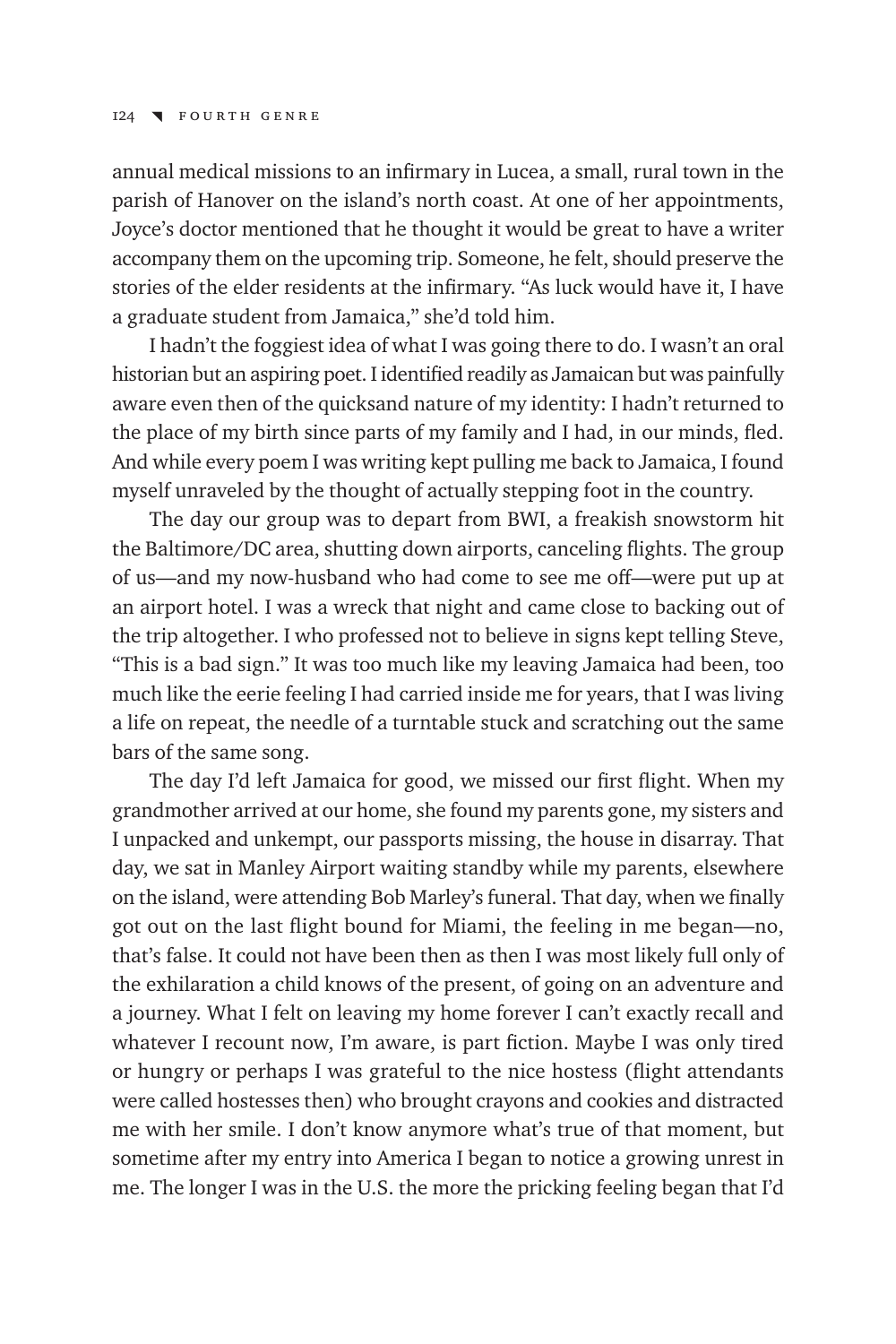never been meant to go, that if I'd just stayed home somehow it would have all been different. *I* would have been different.

That unexpected snowstorm in Baltimore was some force again trying to steer me off the path I'd found myself on. I was sure of it. Yet when the sun rose, as it always does, dissolving fear into dream, I boarded the plane. I assured myself my nerves were just nerves, just me allowing my grandparents—with all their baggage and fear attached to the last years of our lives in Kingston—once more to squat in my head. This was the place they seemed always to reside, no matter that I had by then really and truly left my family behind in Miami. The first one of our reassembled unit in Miami to venture any further into America a year and a half earlier, I'd moved all the way to what I'd imagined I was heading to: the exotic land of Mary, a state whose name I still pronounce *Mary-land*, a state which when you are 21 years old and originally from an island that could fit three times over inside of it, when the only thing you yet know of America is determined by living at the edge of a peninsula whose borders, as you will experience them for nearly a decade, are less than 100 miles in either direction (bound by Jupiter to the North, Key Largo to the south), that state, *Maryland*, is like a foreign country.

My grandparents had, for the months following my decision to go on the trip to Jamaica, expressed their misgivings about this *cock-eyed idea* every time I called home to Miami. Which I did, daily. Voicing the litany of usual warnings, my grandparents had done their very best to try to persuade me to abandon this foolish notion, as they had done their very best over the course of fifteen years to make me forget Jamaica altogether, as they had tried to nurture the conditions in me to discard the idea of return ever being possible for someone like me. *You've been gone too long. Jamaica is a rough place. You think you're*  Jamaican but you won't know how to deal with things there. Besides, you won't *understand a word of the Patwa people speak in Hanover. That's bush you going to.*

In contrast to the all-inclusive resorts that sprawl along Negril's nine-mile stretch of beach, Nirvana, the name of the hotel the doctor had chosen for our group's stay, prided itself on being a true Jamaican experience. A small property at the time of my visit in the winter of 1996, it contained three or four cottages and a covered porch that doubled as a dining room, with a kitchen off to the side. Bedrooms were spartan: tile floors, wood blinds, a bed, nightstand, and dresser. Lacking air conditioning, each had a ceiling fan overhead, at night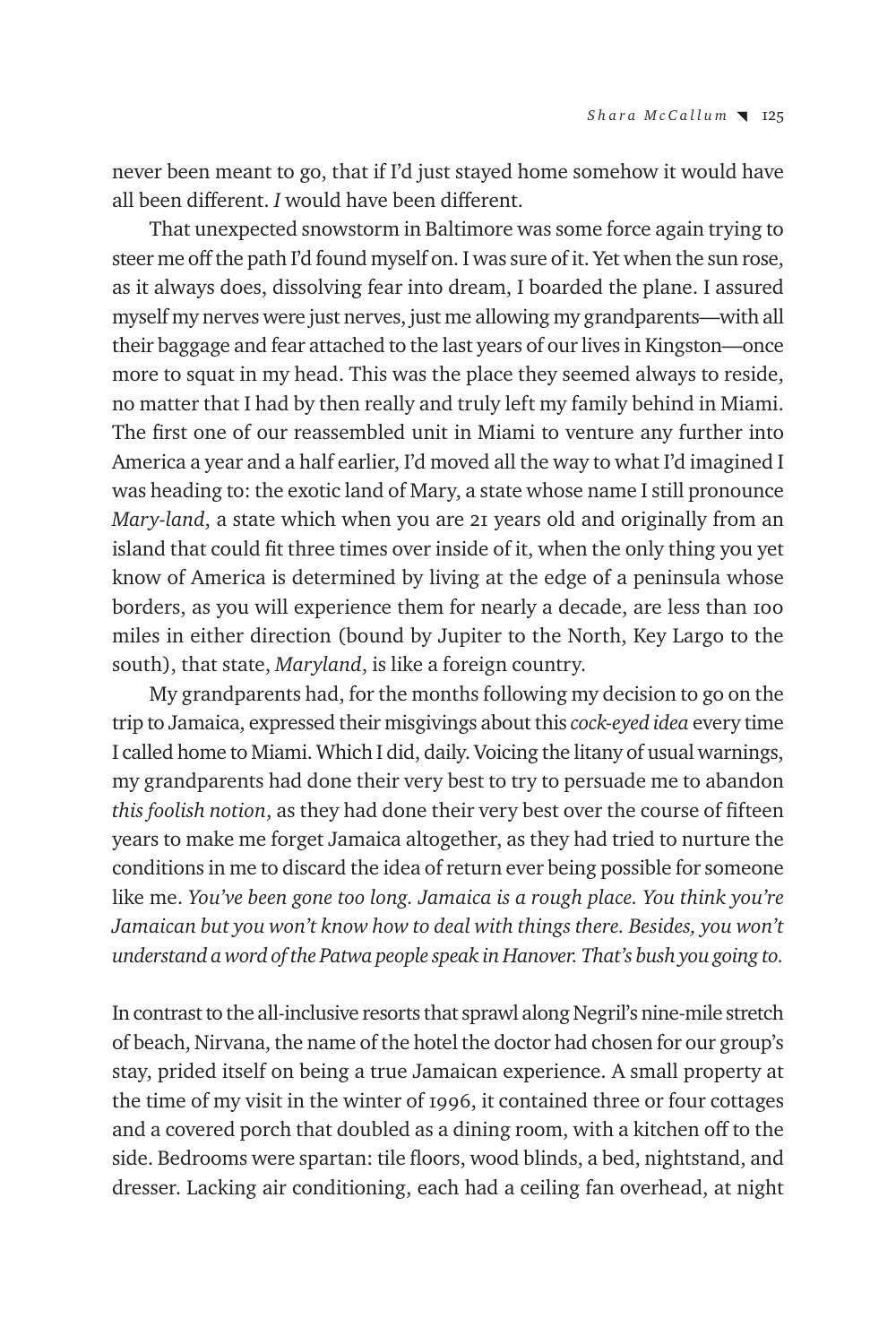moving a breeze across my body as I lay atop sheets, by day accomplishing little more than to stir the soup of humid air.

Here we were staying in the real Jamaica, Dr. Rhodes announced upon our arrival, one of many ironies I noted—as we were in Negril, tourist capital of Jamaica, rather than in the small town of Lucea where the infirmary was actually located. Our meals would be taken communally, he continued; and then in front of everyone, he nominated me to put together a daily shopping list with instructions for the cook who worked on the property. If I could handle this small task, it was implied, an "authentic Jamaican meal" would be waiting on our return from the infirmary in Lucea at the end of each day.

At the time of this trip, kitchens had only recently entered my purview, prompted not by love of my culture but by necessity: I was a graduate student subsisting on graduate student wages. I've become a cook in the two interceding decades and can now even make patties from scratch, a sign of living in diaspora or a kind of exile if ever there is one, since no Jamaican in Jamaica would ever have need to make a patty, so cheap and ubiquitous are these staples of the nation's cuisine, found in every corner shop, in every nook and cranny of the island. So, yes, now I know how to make patties, but my culinary skills in my early twenties were basic at best—scrambled eggs, rice and beans, pasta with jar sauce. This is what I could then handle and I was far from any kind of authority on Jamaican cuisine.

What saved me when I found myself thrust into the role of "native expert" was the imprint of my grandmother in the kitchen of our Miami townhouse: the hours she spent each night standing over a stove, her weekend-long readying of our family's traditional Sunday lunch, a lengthy process she continued to undertake each week for at least a decade after we'd left the island. Conjuring the vision of her tending a pot of rice and peas or opening and closing the oven to check on a roast with potatoes and plantain, I was able, just barely, to pass one of the many identity tests I felt I'd implicitly given everyone permission to subject me to by coming on the trip.

During that visit in '96, the first of three I'd make over a five-year period to interview residents at the infirmary in Lucea, I quickly came to see that the best decision I'd made was to pack a tape recorder. It turned out my grandparents were wrong: I could quite easily understand the Patwa the residents spoke and even speak it passably. The problem I dealt with then, as I have with every return since, was with the interposing ghosts of memory.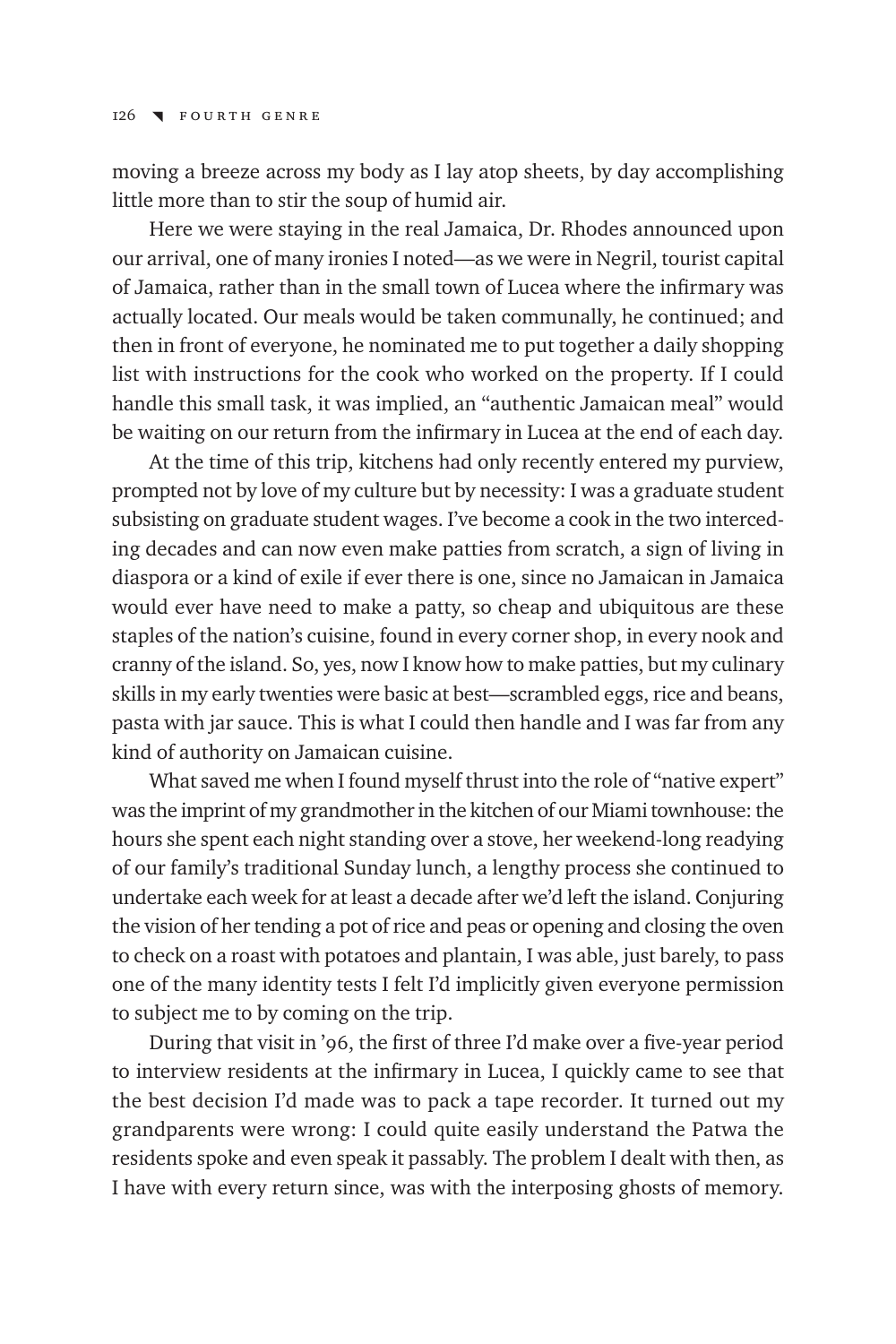Impressions from my past kept coming unbridled from their holds in my mind and tangled with the sensory details of a present I could neither corral nor seem to stay upright inside of.

As I moved through my days in Jamaica, all of a sudden I would feel years fall away. The rise and fall of voices of children in school uniforms crowding the patty shop in downtown Lucea at lunchtime, the call of women hawking wares in the marketplace, the sight of fishermen leaning against the harbor wall holding strings of freshly-caught snapper were all so curiously familiar that this sense of being outside of time was not altogether unpleasant. I could even briefly sustain the belief that this moment I lingered inside of, this here, this now, was where I'd always been standing, defining who I'd always been, without interruption. But inevitably something in the corner of my eye would shift. I could never glimpse clearly what exactly would break the spell, but I came to understand that thing I could not see but knew was there, that thing had always and would forever be with me, because I carried it inside of me. Time and memory were stones I kept losing in the waters of myself.

In other moments, who I was in relation to what I was experiencing felt like a coat put on backwards or a hat placed askew atop your head. Time might be advancing with its proper forward momentum, scenes around me unfolding apace, but I was spatially at a remove. When such dislocation occurred, temporary dysphasia augmented it. Words would abandon me.

On the hotel's grounds, bougainvillea, hibiscus, allamanda, and angel trumpet grew in profusion, but I could locate names for only half the flowers I recognized by sight. Small birds called out at dusk and dawn in languages that began to sound both familiar and foreign. Within Nirvana's compound, someone had strung a hammock between two coconut trees, to which I would go early mornings and evenings. Through the scrim of plants and trees, the sea was barely visible but plainly audible. Was its *shhhhh* the start of a word, a visceral sound I once had known as if it were my own breathing? I could not tell anymore if the sea's hush was meant to be consoling or keening.

On the stretch of highway tracing Jamaica's north coast, the sea is at times a stone's throw away. Here, the Caribbean shifts from green to blue to grey, flickering between various moods as the sun sifts through the clouds. My sister Renee had come that morning to Nirvana to collect me, as I would be spending my last weekend with her in Mobay before flying back to the states.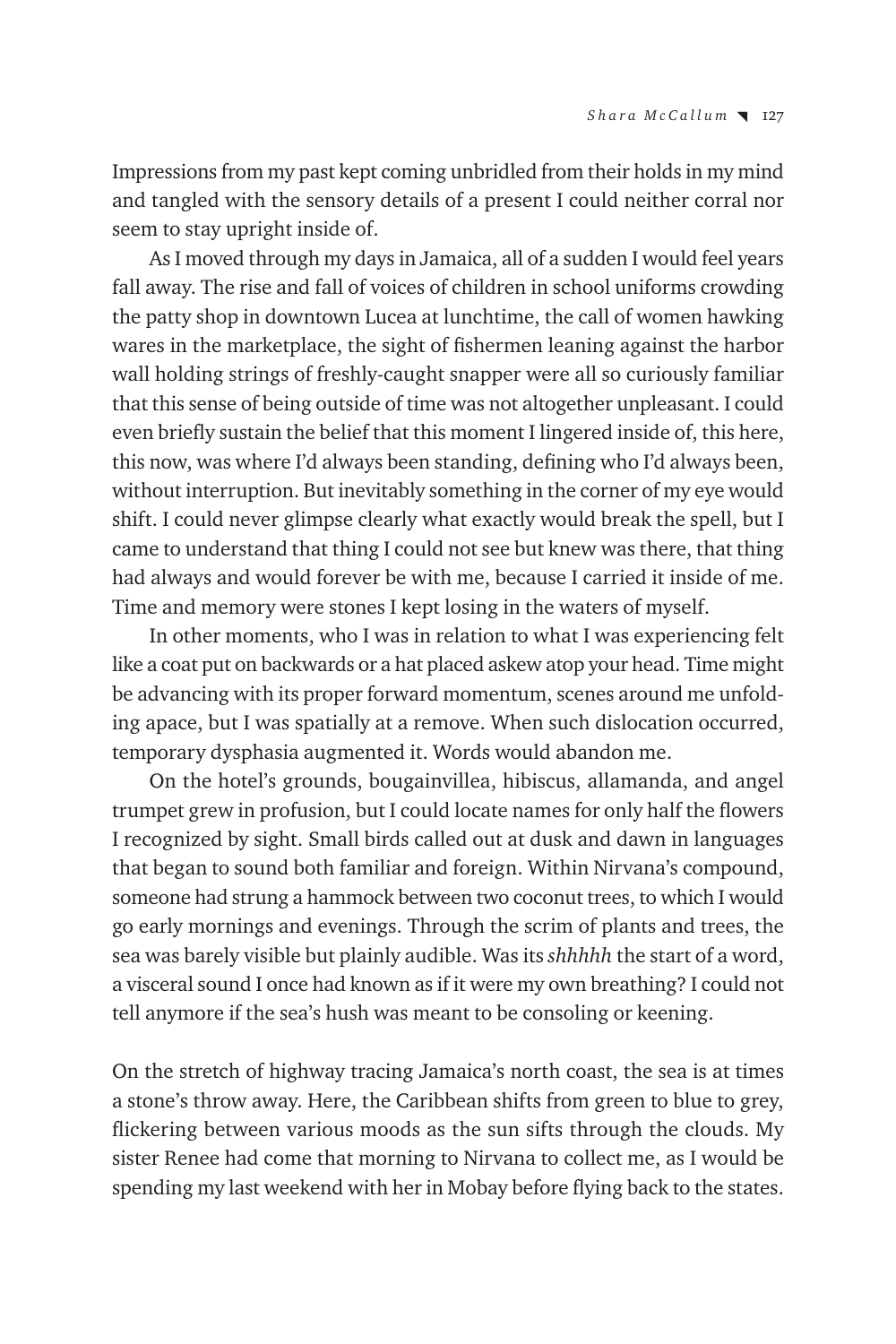"Do you remember us playing Dandy Shandy in the yard?" Renee asked as soon after we pulled out of the hotel's driveway to begin the hour-long ride.

*No*. *I'm not sure I remember what Dandy Shandy is or which yard you mean*, I almost answered. But not wanting to pull on the frayed threads of the past, I redirected: "I found a snapshot of us a few years ago in one of Mummy's scrapbooks. You are catching my legs in mid-air. I'm upside-down, attempting a handstand."

In that photograph, the sun is bright, the image almost overexposed. Ixora bushes, with their tiny, pointillist-like red flowers, outline a quadrant of light in which Renee and I are inverted and suspended.

The child of my father and a different mother, Renee lived with my parents, our younger sisters, and me for a part of my childhood in Jamaica, though that arrangement was to be short-lived. Renee's mother was out of the picture at the time, and her grandmother, her primary guardian, disapproved of my parents' lives. My parents were Rastas and devout members of the Twelve Tribes of Israel, part of a group of disaffected Jamaicans searching for footing in the world that slavery, colonialism, racism, capitalism, and many other "isms" had left in their wake. Once I came to the U.S., I would be surprised to learn that Rastas were idealized as revolutionaries. My experience growing up Rasta in the '70s in Kingston was often, instead, as a pariah—at school, on the streets of Kingston, and within my extended family. Renee's grandmother took Renee back to live with her long before I migrated, and when I departed in 1981, my contact with her went away entirely.

By the time she and I reconnected in Miami about five years later, Renee was virtually unrecognizable to me. I was early in my teens, self-conscious about myself in every way, and she was nearly a woman who had grown toward the fullness of our father's height, inheriting his seemingly endless limbs. With her dark eyes, facial structure, fully drawn mouth, she'd delivered on her genetic promise from birth: she was our father's spitting image. I remember registering a vague feeling of disappointment upon our reunion that this Renee did not match the picture I'd hung onto of a gangly girl with scabbed knees and hair, like mine, always in two plaits. But my grandmother's reaction was starkly different. Watching Renee step across the threshold of her Miami townhouse, she said, "was like seeing Alastair's ghost walk through the front door."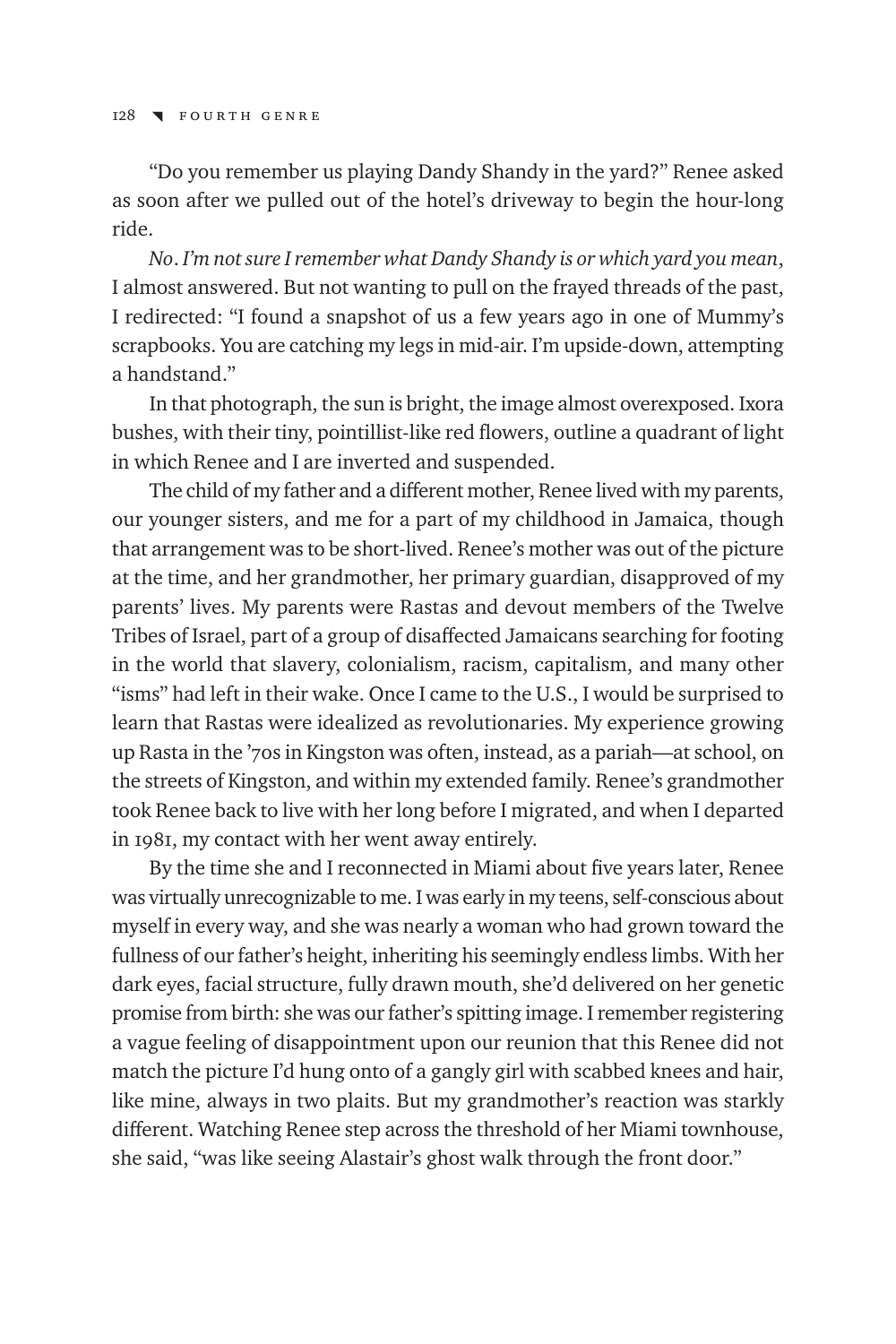Halfway through our drive from Negril to Mobay, Renee inserted a tape cassette into the car stereo and in a voice I could hear was trying too hard to be casual asked, "Do you know who this is singing?"

The lure of the sensory world is a strong one for me everywhere I am but perhaps no more so than when I am in Jamaica. Sunlight filtering into the car, greenery all around, I had to pull my attention from the colors and textures outside the car's window and train it on the music to try to answer her question. After several minutes of concentrated listening, all I could tell was the song was nearing its end.

"No, I don't know who it is," I replied.

Given the way Renee had carefully arranged the moment, the inflection in her voice when she'd posed the question, I knew this was another test, and I was annoyed at my inability to identify the singer. After a week of sitting these kinds of exams (some imposed by others, most just by circumstance, or perceived through the lens of my own insecurities), I was deflated at having failed again. My inability to read the subtext of the exchange, which felt freighted but elusive, prickled me. What was the secret message this time I could not decode?

"Are you certain?" she pressed.

"Yes. I've never heard this singer before," I said, irritation, I'm sure, creeping into my voice by then.

She sighed and after a slight hesitation responded: "You have. It's Daddy."

*Wandering off to faraway lands, searching for golden sands,* the voice on the tape was trailing off with the song's refrain, the words of which I'd given little heed to before. But in the moment of Renee's revelation, they became all I could hear, and I knew, going forward, I would forever be in pursuit of their meaning. With my sister's utterance, the music, the words, and the voice that carried it all—my father's voice—had undergone abrupt metamorphosis. It was as if particles of sound were matter not waves, as if something that exists as a function of time and space had assumed mass and form and was now lodged inside my chest.

"Does the song sound familiar at least? He used to sing it to us all the while when we were children."

"No. I'm sorry," I managed.

"Oh," she said.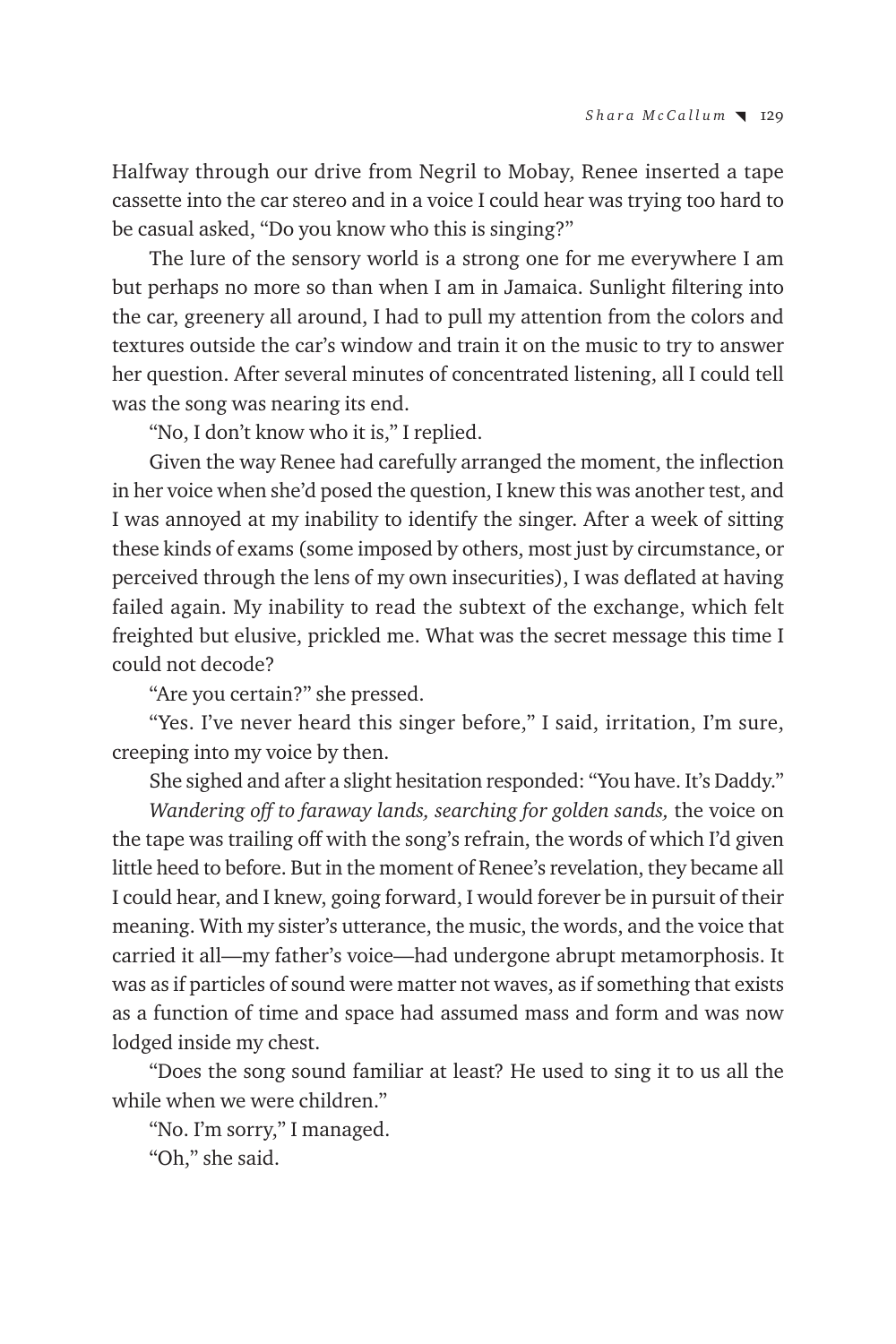## 130 \ FOURTH GENRE

"I thought of all the sisters, you would have been the one to remember."

Renee acting as a medium for my father's voice fifteen years after his death seems to me now all of a piece with the role she has often played as one of the primary keepers and conveyers of his memory. A couple years before this moment in her car, Renee—not my mother or grandparents—was the one who revealed to me how our father had actually died.

"Daddy committed suicide," she'd said one night as we were sitting on my dorm room bed. I was nineteen and a student at university in Miami, where she was visiting for perhaps the second or third time since our reunion a few years prior.

"He didn't die in a car accident. I know that's what they told you. I'm sorry, but I just think you should know the truth by now."

"He had schizophrenia. You know that, right?" she continued.

*No, I didn't*, quickly took shape in my mind, but as quickly, I revised it before I spoke. Of course I had known something wasn't right. From time to time my grandfather would lament that my father's life had been a waste. "It was so sad what happened to him. He was such an intelligent man, Alastair was." Occasionally one of the adults would say he had been "mad" but stop short of explaining what they meant. While my grandparents and mother parted ways where my sisters and I were concerned, there was one thing on which they'd seemingly made a pact. *Schizophrenia*. *Suicide*. These were unspeakable words.

In the aftermath of Renee's disclosure, formerly blurred images of my father came into relief. Daddy freezing mid-step while walking, staring off into the distance and not responding to my tug on his sleeve or to my voice imploring him to wake up. Daddy in the garden talking to no one I could see, shouting, gesticulating, and spitting into the air. Daddy referring to himself alternately as God and the devil. These versions of who he was had been with me all along. These fathers were ones I'd been unable to square with the singular father I'd fashioned out of snippets of memory, story, and dream.

By the time we pulled into my sister's driveway, the tape had long since finished. The thousand birds that had taken flight inside my rib cage had resumed their perches. The car had filled with the kind of silence that can settle over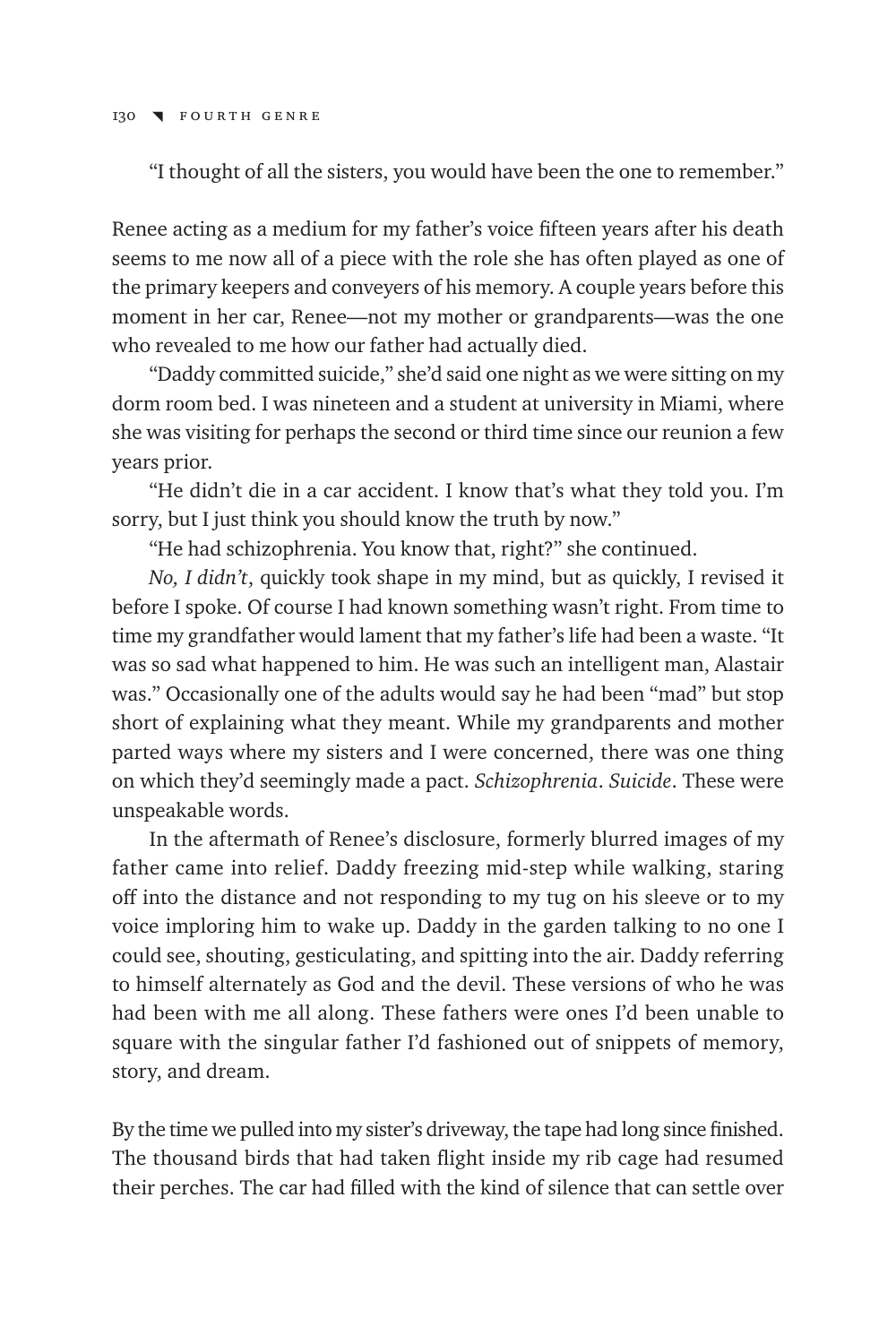a conversation like dust in an abandoned room, coating every surface with a film difficult to remove.

"I'm sorry. I just thought you would have recognized his voice," Renee finally said. "Are you okay?"

When I remained quiet, she added, "I'll send you a copy of the tape. It's old so I have to be very careful with it, but I'll find a way to make a copy for you."

I knew our father was a musician, so why hadn't I guessed it was him? My strongest memory of my dad is a composite image in which he is always singing and strumming his guitar—one pressed into me from my mother's narratives, which plucked this moment out of the messier life of the man. When my mother talked of my father, infrequent as it was, she resurrected one version: the struggling artist. One of her favorite anecdotes is of me as a baby and toddler sleeping on studio floors while my father rehearsed. She was sure to remind me he knew Brother Bob (a.k.a. Marley), not only through Twelve Tribes but also through the 1970s music scene in Kingston. Hers were tales, I now think, told so I could retain a vision of my father made greater by his proximity to greatness. So I could see him, I suppose, as someone who had been that close to making it, in every sense of that phrase.

The nearest she tip-toed toward what felt like a more unvarnished truth was when she'd admit, "Your dad missed the boat. When everyone else was getting into reggae, he wanted to be a rock star. Mick Jagger was his idol. Shortly before he died, he took the raw tracks he'd made of some of the songs he'd written and recorded to Chris Blackwell. He'd tried and failed before to get a contract from Blackwell, but he really believed he'd succeed that last time. I still wonder how things would have turned out for all of us if he'd gotten that deal."

"Where are the recordings of those songs? Can we find them?" I remember asking her at one point.

"I don't know what happened to them, Shara May. When we came to the U.S., we had to leave a lot behind."

As a child and throughout my adolescence I was caught inside the metronome of grief—for a lost father, a lost country, a lost sense of myself. My ear became, and perhaps remains, too attuned to the ticking of what in the present is already going, going, gone. Knowing my father was dead, whenever I would catch a glimpse of almost any tall, thin, light-skinned black man in a crowd, for